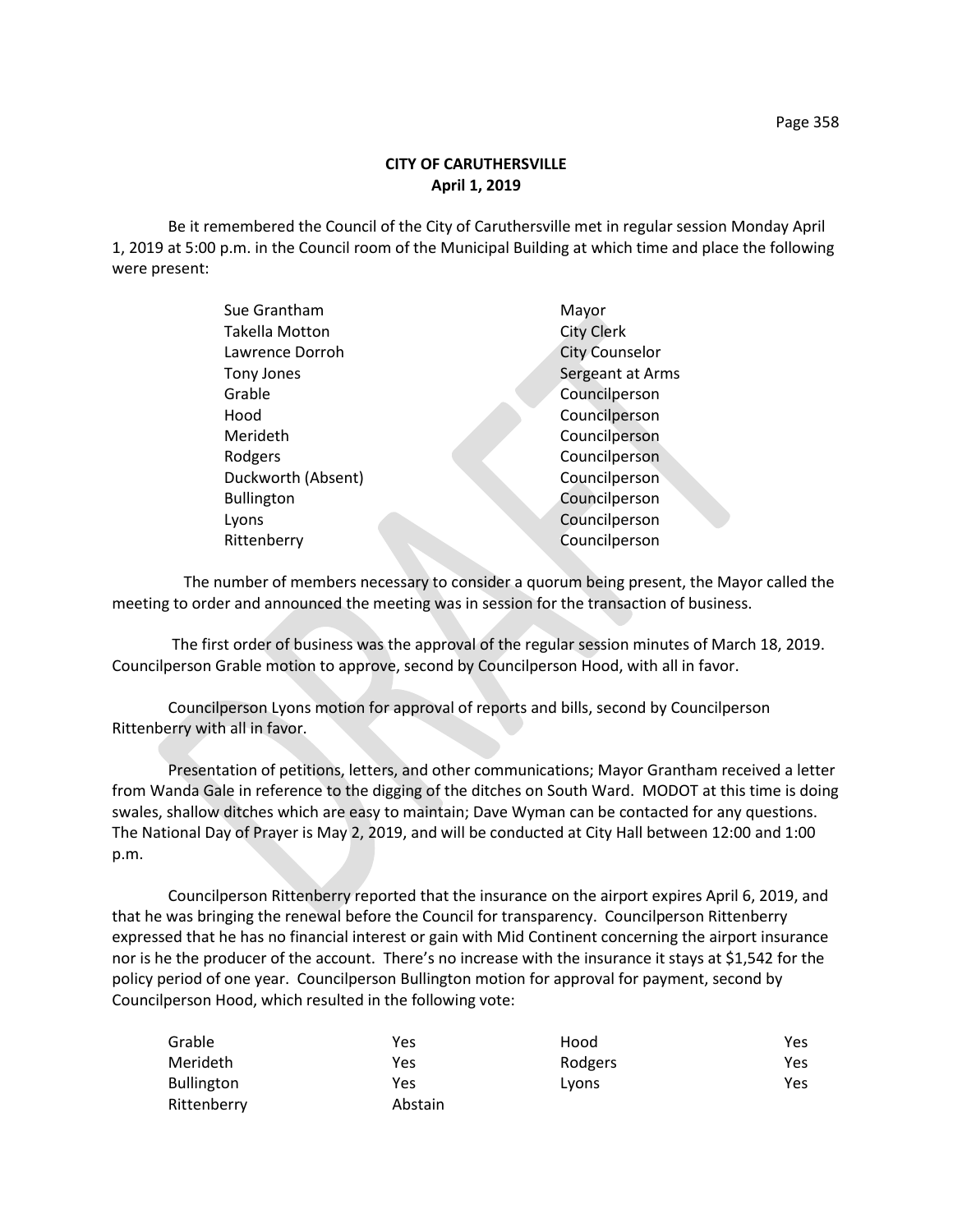## Page 359

Councilperson Rittenberry also reported that the Insurance Committee recommends White & Associates renewal of the City's health insurance with 4 options; the city having a cap of \$675 per employee for what the City pays per month and the employee making up the difference with whatever option is chosen. The annual deductibles, annual out of pocket max, copays, hospital deductibles, and prescription costs all vary with each plan. Councilperson Hood motion for approval of the recommendation, second by Councilperson Rodgers, which resulted in the following vote:

| Grable            | Yes | Hood    | Yes |
|-------------------|-----|---------|-----|
| Merideth          | Yes | Rodgers | Yes |
| <b>Bullington</b> | Yes | Lyons   | Yes |
| Rittenberry       | Yes |         |     |

Councilperson Bullington reported the City Personnel Manual was more of an update with clarifications on disciplinary policies, hiring process, updates of FMLA, and added was personal leave. Once the table of contents and forms are attached it was suggested it be taken to Pemiscot Office Supply to be bound. Councilperson Lyons motion for approval of the adoption of the City Personnel Manual, second by Councilperson Hood, which resulted in the following vote:

| Grable            | Yes | Hood    | Yes  |
|-------------------|-----|---------|------|
| Merideth          | Yes | Rodgers | Yes. |
| <b>Bullington</b> | Yes | Lyons   | Yes  |
| Rittenberry       | Yes |         |      |

Police report; The police department copier machine is old and there have been several repairs, at this time it's jamming. Novatech provided 3 options; 1) order a board which would cost between \$1,000 to \$1,400, 2) rental of \$150 per month at 15 cents a copy, 3) get a refurbished copier with the trade in at \$26,000 with fax capability. Chief Tony Jones recommends the copier at \$2,600 with the 2 year warranty to come out of Asset Forfeiture. Councilperson Bullington motion for approval, second by Councilperson Hood, with all in favor. Chief Jones also made mention of the yearly Easter Egg Hunt budgeted for \$500 out of Asset Forfeiture.

Fire report; Fire calls from March 18, 2019 through April 1, 2019 are as follows: 3/18/19; Fire alarm sounding due to oven on East  $19^{th}$  St; 3/19/19; Mutual aid for structure fire on Washington in Hayti Heights, 3/22/19; Smoke odor at Woody's, 3/26/19; Grass fire from field on I55/412, 3/28/19; Mutual aid for structure fire on Emerson in Kennett, 3/28/19; Grass fire from field on County Rd 524,  $3/28/19$ ; Vehicle fire with moderate damage on  $6<sup>th</sup>$  and Truman,  $3/30/19$ ; Vehicle blew oil on engine on Truman, 3/31/19; Structure fire with moderate damage on E.  $10^{th}$  St, 4/1/19; Fire alarm sounding due to oven on Davis. There were 45 in attendance at the Storm Spotter Course at the Public Library, March 25, 2019.

Humane report; Karol Wilcox reported that there was a pit bull attack on a resident; the dog was euthanized and sent off for rabies evaluation. A second dog that was involved but not the main culprit if seized by municipal court will also be euthanized if the victim request. The back runs are not climb proof so the Shelter is looking into different fencing, and purchasing a large covered kennel to house dangerous dogs to keep away from shelter dogs. Stray dogs must be held for a minimum of 7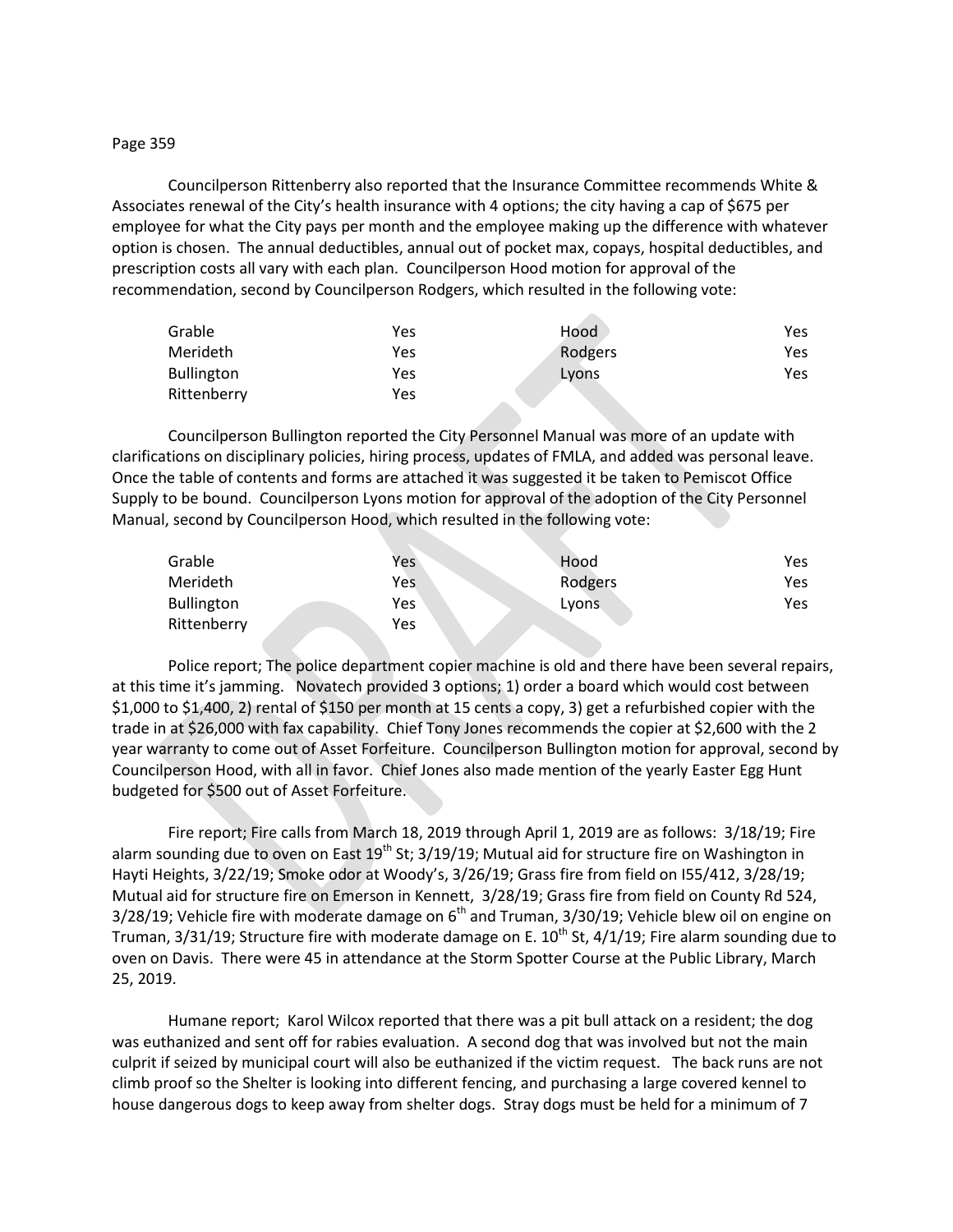days to be claimed by the owner, if the owner is known the 7 day period ends until the owner his presented with a certified letter. Once proof of receipt of the letter is acknowledged, then there's 2 weeks before any action on the animal legally, unless it's a threat, and at that time it can be ordered to be euthanized. A dog can also be euthanized if it's diseased or disabled beyond recovery. All types of pit bulls, even mixes are banned by the Aggressive Animal Ordinance. If a dog is nonaggressive the owner is usually cited, and given a time period to remove the dog from the city limits. For the month of March the statistics are as follows: On hand; 11 dogs, 13 puppies, 18 cats, 9 kittens, Adopted; 3 dogs, 6 puppies, 5 cats, Intake; 10 dogs, 16 puppies, 5 cats, and 5 kittens, Deceased; 1 dog, 1 cat, 2 puppies, Euthanized; 1 dog and 1 puppy. There were 2 dogs that were owner redeemed, 28 citations were given, and contacts were made with owners and animal incidents trying to figure out how to track. The vaccination clinic will occur May 11, 2019 and at that time the purchase of dog tags will be promoted. GPS doesn't give clear directions to the shelter; looking at signage to put on South Ward directing the way to the Animal Shelter. Open House and the Grand Opening will occur April 27, 2019 along with the 5k Run/2mile walk. The shelter will be open from 10:00 a.m. until 2:00 p.m. for adoptions.

Public Works; Paul Shaw reported that the Consumer Confidence Report had no violations, which will be posted on the bills, website, and at City Hall. The crew has been cleaning up debris on the riverfront, mowed 16 lots, and cleaned up an area behind the Exchange Building. The roof on the Industrial Water Plant has a tarp when the wind damage occurred, and has been called into the insurance. Several potholes were filled, and meetings have occurred with John Chittenden concerning the projects that are taking place in the City. Mr. Shaw has talked with Logan Meeks about the building on Ward that's a safety hazard; it would cost \$4,100 for the engineering report. Mayor Grantham stated that the City may be able to get the money for a grant like the City got once before on a blighted area on Ward Avenue. After discussion the Council decided to reach out to the owner before making a decision on the quote that has been given.

Code Enforcement; Sonya Fuller reported working on 25 letters, and sending out notifications for offences. Ms. Fuller is also in the process of beginning 3 permits for the building of new residential.

Councilperson Rodgers reported that she had gotten calls about missed pickups that continue to occur with the same residents. Councilperson Rodgers witnessed herself the pickup of trash that was wasted and not picked up by the driver. On this particular day the truck had not ran out of room by being full; the driver was just in a hurry rushing picking up the routes as she followed. There was discussion from residents putting trash into the containers without bagging, overfilling, to not turning the containers the right way with the handle faced out wheels turned to the back. There was also discussion of the turnover of the drivers and fill-ins. There are a lot of variables to be considered; the City will continue to work through the issues with the trash pickup.

Chief Tony Jones has been getting complaints about a property on Truman that has trailers on the empty lot. People want to know if there was a business license to sell trailers or if it was being used to place more products that are being purchased by the owner. Sonya Fuller stated she would check with the City Collector to see if a license has been issued for the location.

The property on Lincoln that the Board of Adjustments approved for the skirting rather than to have bricks as the base does not have the skirting after the approval set forth January 16, 2019.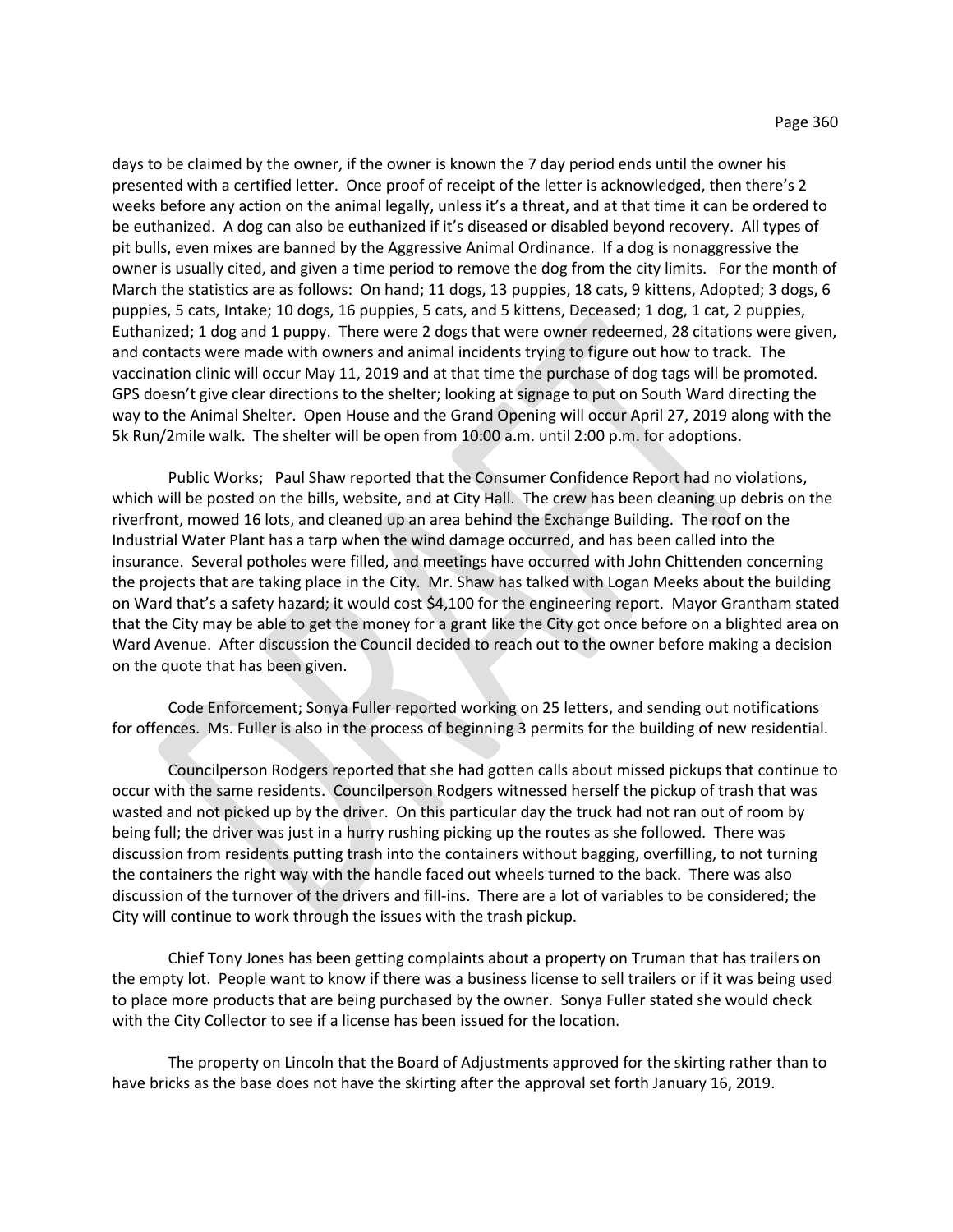## Page 361

Counselor Dorroh stated that the owner needed to be contacted with the 30 day required notification to be completed.

Park & Recreation report; Wes Deere reported that baseball starts this month; the Easter Egg Hunt a French Park will occur Saturday at 12:00 p.m., April 20, 2019. Tickets will go on sale Wednesday April 3, 2019, for wrestling on May 18, 2019, which can be purchased at the Recreation Center, City Hall, and Library. Life Guard classes are continuing in which there's a desperate need of lifeguards in the area. Councilperson Bullington made mention of Pickle ball for senior citizens which is a cross between tennis and ping pong. It has been talked about before, and Mr. Deere will be ordering the paddles and balls.

Library report; Teresa Tidwell reported that the Library has a number of audio books located in the lobby, and you pay as to what it's worth to you. Fishing classes through Missouri Department of Conservation will occur April 18, 2019 and April 25, 2019 from 4:00 p.m. to 5:00 p.m., which is for adults and children. The fishing tackle rental is ongoing. Summer Reading this year will be called Summer Learning with the topics being about space.

Economic Development report; The Economic Development Action Team met Tuesday, March 26, 2019. The Building Local Prosperity application has been submitted and will be reviewed April 16, 2019. After review and acceptance the Committee will began raising the \$7,000 for the cost of the 4 year economic development plan. Mark Kross and Fred Nichols from the Missouri Parkway Commission will be in the City Friday, April 5, 2019 in which they will discuss the Commission and what it can mean for tourism along the Mississippi River and Caruthersville. There will be a scavenger hunt for River the Rabbit at businesses through the City's Facebook page. The person that locates River will win a gift card each day. The City Website Committee will meet April 16, 2019 at 4:00 p.m. at City Hall along with Dave Green of Creative Design who currently handles the City's website needs.

Business from the Floor; Mr. Lazenby reminded everyone to get out and vote. Councilperson Rittenberry inquired about Entegrity's progress in the project. Mayor Grantham had made contact and everything has been ordered; Entegrity is confident that everything would be done in time. Entegrity will be making up the difference should the deadline is not made with the solar project. Councilperson Rodgers stated that a huge tree was down in the 600 block of E.  $9<sup>th</sup>$  St. on the old railroad tracks across from B & H Salvage.

New business; Councilperson Grable reported that the Slam Dunk the Junk city cleanup on April 17, 2019 will meet at 8:00 a.m. at the Administration building parking lot. The cleanup will commence until 12:00 p.m. The thoroughfares will be targeted; Ward, Truman, Playground Rd., Carleton,  $15^{th}$  St., and the parks. As of now there are about 100 participants and they would like to double it; meetings will take place every Tuesday at 5:00 p.m. up until April 17, 2019. A head count is needed for the lunch that will be provided at French Park.

Ms. Lazenby made mention that Councilperson Rodgers is donating trees from the National Arbor Day Foundation, and working with Wes Deere to place them in French Park which is next in line. Ms. Lazenby mentioned that there were a few holes in the parks that needed to be filled. There are also huge dirt piles that are bad that can be used elsewhere that need to be transferred.